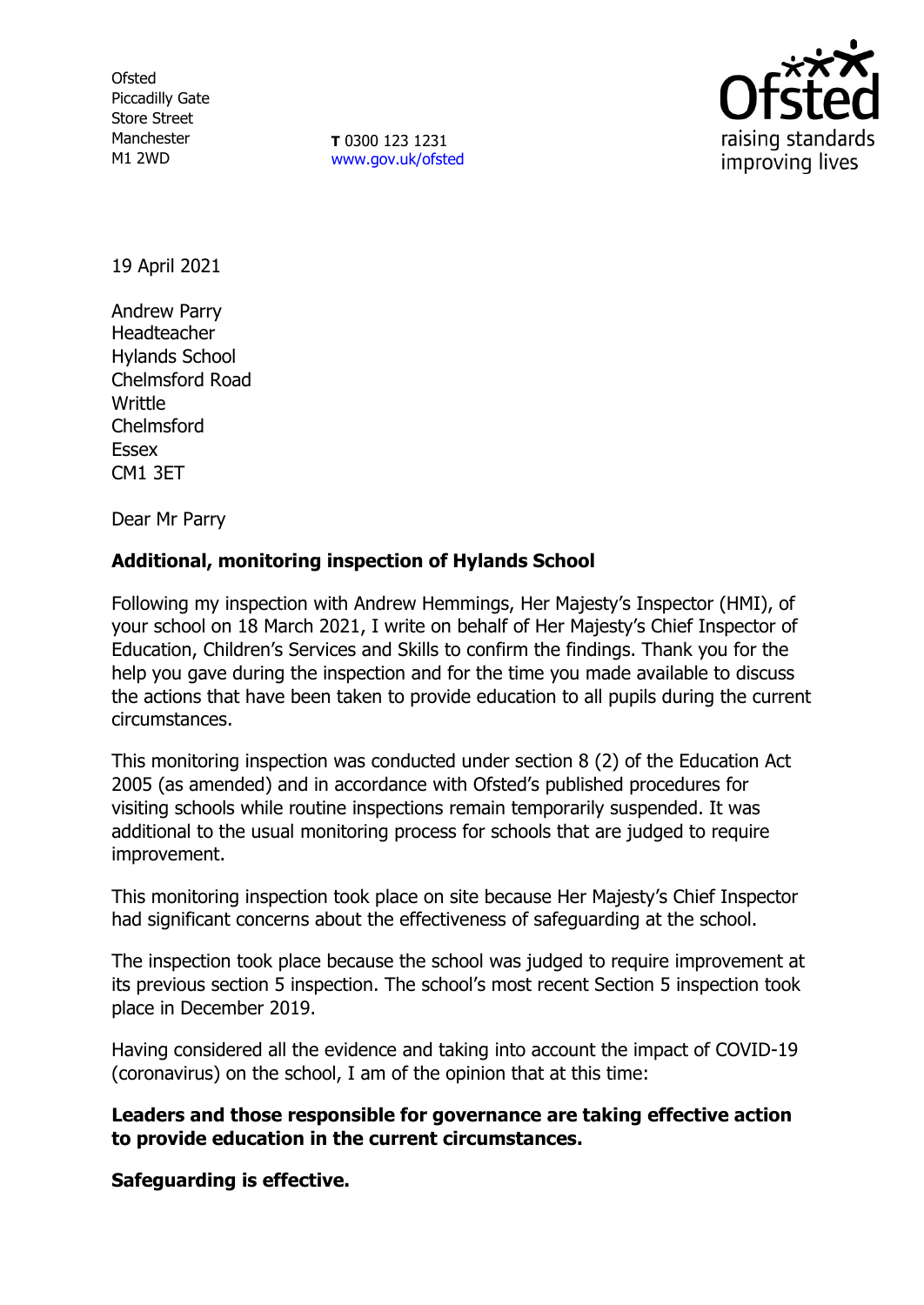

Leaders and those responsible for governance should take further action to:

■ make sure parents are well informed about their children's learning and the support their children need, particularly for those pupils with special educational needs and/or disabilities (SEND).

## **Context**

- Since the previous inspection, three members of the leadership team have left. One parent governor has joined the governing body.
- During the spring term, approximately nine out of 10 pupils were educated at home before the school reopened to all pupils. Over half of vulnerable pupils were educated on site. Approximately two thirds of pupils with an education, health and care plan attended school.
- At the time of this inspection, the majority of pupils were attending school. There were a small group of pupils who were not attending school due to COVID-19-related reasons.
- There are a small number of pupils who attend alternative provision at this time.

## **Main findings**

- $\blacksquare$  Pupils are happy to be back at school. They are complimentary about the online learning they received during remote education. Parents agree. Many described the remote education offer as 'first-rate' and 'excellent'. You have been resolute in providing a broad education at this time and have been flexible in your approach. You and your leaders listened to parents and acted on their feedback about what worked well for pupils learning remotely.
- **Prior to the pandemic, leaders reviewed the curriculum to ensure subject** content was suitably ordered so that pupils' knowledge builds over time. Some subject content has been adjusted to be delivered online. During the third national lockdown, teachers developed new ways of checking pupils' learning so that pupils can 'hit the ground running' now they are back at school.
- Pupils who are not attending school continue to learn online with prerecorded inputs and scheduled discussions with teachers. They learn the same content as pupils who are attending school.
- You are determined that pupils read widely and often. Pupils have many opportunities to read during the school day. Teachers quickly identify those pupils who are at the early stages of reading and need extra support. Due to extensive training, teachers in a range of subjects are confident in their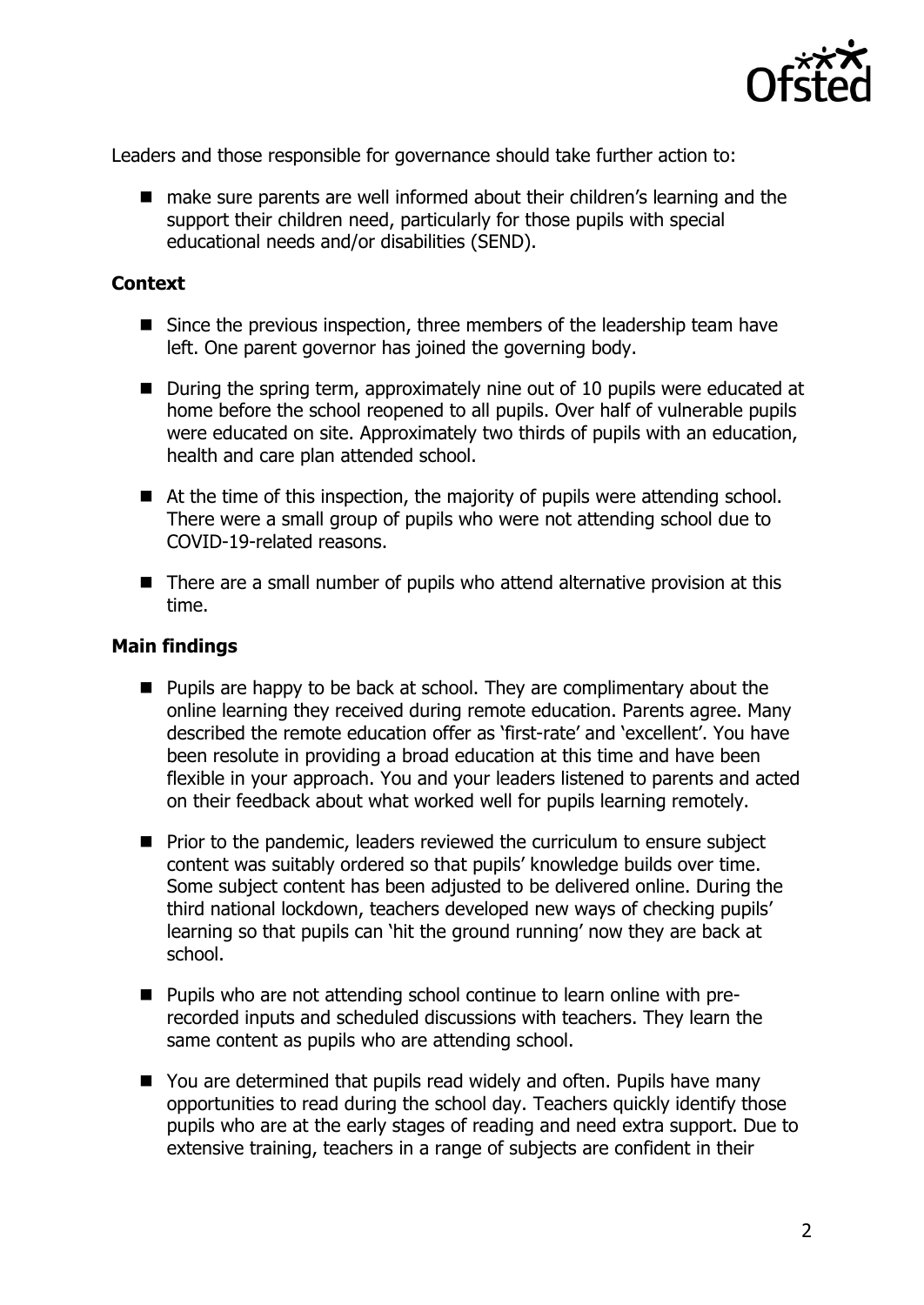

knowledge of teaching reading. You have ensured that pupils can access an online library to help maintain their reading habits and fluency in reading.

- **Pupils in Year 11 and students in Year 13 are well supported. Leaders have** been clear about how grades will be awarded at a time when public examinations are not taking place as normal. The recent 'Rev it up' week gave pupils the message that the future is not cancelled.
- Leaders check regularly on the welfare and well-being of pupils. This helps to inform and plan appropriate support. During the early part of the spring term, teachers regularly contacted vulnerable pupils who remained at home. Staff gave extra support where needed. Older pupils attending school continue to benefit from well-being support such as mindfulness sessions and meditation.
- Following the most recent inspection, improving the quality of education for pupils with SEND was a high priority. Leaders are working on this. During the pandemic, staff adjusted the planned support on pupils' plans so that pupils with SEND could continue to access the curriculum remotely. Teachers have checked the learning of pupils with SEND during this time. However, leaders of SEND are not aware how well pupils with SEND have learned in all subjects. A significant minority of parents continue to have concerns about the support their children receive.
- Most parents who responded to Ofsted's survey, Parent View, would recommend the school and are positive about the education their children receive. However, a fifth of parents who responded do not feel well informed about their children's learning.
- Safeguarding is effective. Staff know how to keep pupils safe. All staff receive regular training and are up to date with their knowledge of the risks young people face. They know how and when to report concerns so that safeguarding leaders can respond quickly to any issues that arise. Leaders work well with external agencies, such as social services, to make sure pupils receive the support they need. Leaders keep detailed and thorough records of concerns and actions taken.
- Pupils say they feel safe and trust staff to deal with any problems, including bullying. Pupils take part in a range of anti-bullying programmes, including being anti-bullying ambassadors and a regular lesson based on personal and social development. Pupils know how to be safe online and they understand the importance of reporting any concerns they have.
- Governors take their safeguarding role very seriously. They ensure that leaders respond readily to any actions from the trust's safeguarding audits. Governors continue to hold school leaders to account for the education that they provide during this time. They hear first-hand from staff and pupils about